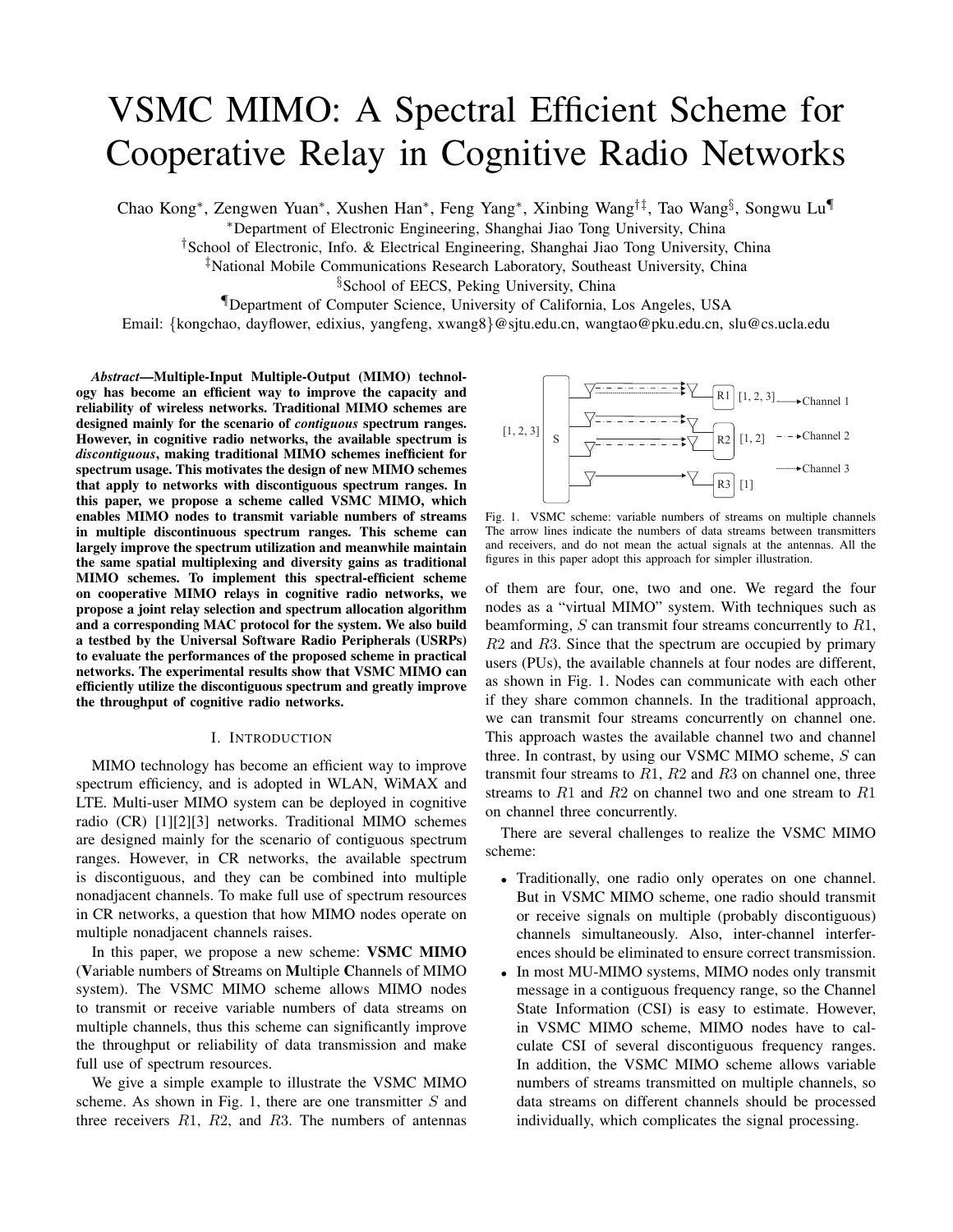In cognitive radio networks, the available spectrum and traffic demands of MIMO nodes may be different. Some MIMO nodes have low traffic demands and abundant spectrum resources, while other MIMO nodes have poor resources and they can not meet their traffic demands, so resource abundant MIMO nodes can act as relays to leverage traffic demands of resource poor MIMO nodes [4][5]. The VSMC MIMO scheme is very suitable for implementing MIMO relays in cognitive radio networks since this scheme can effectively use the spectrum resources.

In our paper, we design the VSMC MIMO scheme to deal with spectrum heterogeneity at MIMO nodes and implement a real system of cooperative MIMO relay that involves VSMC MIMO scheme based on USRP platform. The contributions of this work are as follows:

- *•* To our best knowledge, this work is the first one to design a feasible and efficient scheme for MIMO nodes to transmit variable numbers of streams on multiple channels. The proposed VSMC MIMO scheme can make full use of available spectrum and achieve spatial multiplexing/diversity gain of MIMO system. In addition, we use the VSMC MIMO scheme to implement MIMO relays in cognitive radio networks.
- *•* We define the relay selection and channel allocation problem to implement cooperative MIMO relay in cognitive radio networks, and propose an algorithm to address it. To make the MIMO relay scheme workable and reliable, we also propose a MAC layer protocol to deal with the coordination and synchronization of all the nodes in cognitive radio networks.
- *•* We build a system of cooperative MIMO relay that involves VSMC MIMO scheme based on USRP platform. The experimental results show that implementing MIMO relays with VSMC MIMO scheme can significantly improve the total throughput of the network.

The organization of the rest of this paper is as follows: Section II introduces related work. We describe how to use VSMC MIMO scheme to implement cooperative MIMO relays in Section III. The relay selection and channel allocation problem for implementing cooperative MIMO relay in cognitive radio networks is solved in Section IV. A MAC layer protocol is proposed to coordinate all the nodes in cognitive radio networks in Section V. In Section VI, we describe the system of cooperative MIMO relays in cognitive radio networks, and evaluate the experimental results. Conclusion is presented in Section VII.

# II. RELATED WORK

There are many studies on cooperative relay and resource allocation in cognitive radio networks [6][7][8]. Jia *et al.* first proposed a cooperative relay scheme in cognitive radio networks and implemented a prototype [6]. They improved the prototype and comprehensively analyzed the performance of cooperative relay implementation [7]. In [8], Jia *et al.* investigated the throughput and delay scaling law in the heterogeneous cognitive radio networks with cooperative secondary users. However, these works only considered SISO nodes in cognitive radio networks. Deploying MIMO nodes in cognitive radio networks was discussed in [9][10][11][12][13][14] [15]. In [9][10], the authors mainly focused on physical layer improvements of MIMO relay. Qin *et al.* in [9] proposed a new method to calculate channel information between source and relay. A robust beamforming method under imperfect channel knowledge was proposed in [10] to appropriately share spectrum between PUs and secondary users (SUs). A joint scheduling and transmitting scheme for MIMO relay was proposed in [11]. This scheme aimed at ensuring highly spectrum usage to improve the total throughput of the network. Resource allocation problems of MIMO relay in cognitive radio networks were discussed in [12][13][14]. In [12], Li *et al.* investigated the joint power allocation problem for MIMO-OFDM cognitive radio networks based on environmental learning algorithms. Cooperation of SUs and power allocation were jointly discussed in [13], where a low complexity approach was proposed to solve the resource allocation problem to maximize the achievable data rate of SUs. Abbasi-Jannatabad *et al.* in [14] studied the cooperative beamforming and relay selection problem, and power allocation was also considered. In [15], Gao *et al.* explored the MIMO-empowered CR network to achieve the ultimate flexibility and efficiency in dynamic spectrum access and spectrum utilization. They developed a mathematical model to optimize the maximize throughout. In contrast to the above work, we implement a real system of cooperative MIMO relay that involves VSMC MIMO scheme to demonstrate the high performance of the proposed scheme.

# III. VSMC MIMO SCHEME IN COOPERATIVE MIMO RELAY

In this section, we describe how to implement cooperative MIMO relay using the VSMC MIMO scheme in cognitive radio networks. First, we give a simple example to illustrate why we select some MIMO (or SISO) nodes as relays in cognitive radio networks. Then, we explain why the VSMC MIMO scheme is suitable to be implemented in MIMO (or SISO) relays, and finally we present the details on how to implement the VSMC MIMO scheme.

# *A. Cooperative MIMO Relay*

In the network we consider, there are several PUs that have the licensed spectrum, one access point (AP) and several SUs. This AP has multiple antennas to get the spatial multiplexing/diversity gain. Some SUs are equipped with multiple antennas while others with single antenna. The SUs are allowed to use the spectrum of the PUs to communicate with AP when PUs do not occupy the spectrum. The AP and SUs periodically sense the spectrum to update the information of availability of channels.

We explain an example of cooperative MIMO relay in cognitive radio network shown in Fig. 2(a). The AP is equipped with three antennas, and three SUs *D*1, *D*2 and *R*1 are equipped with one, two and three antennas. During a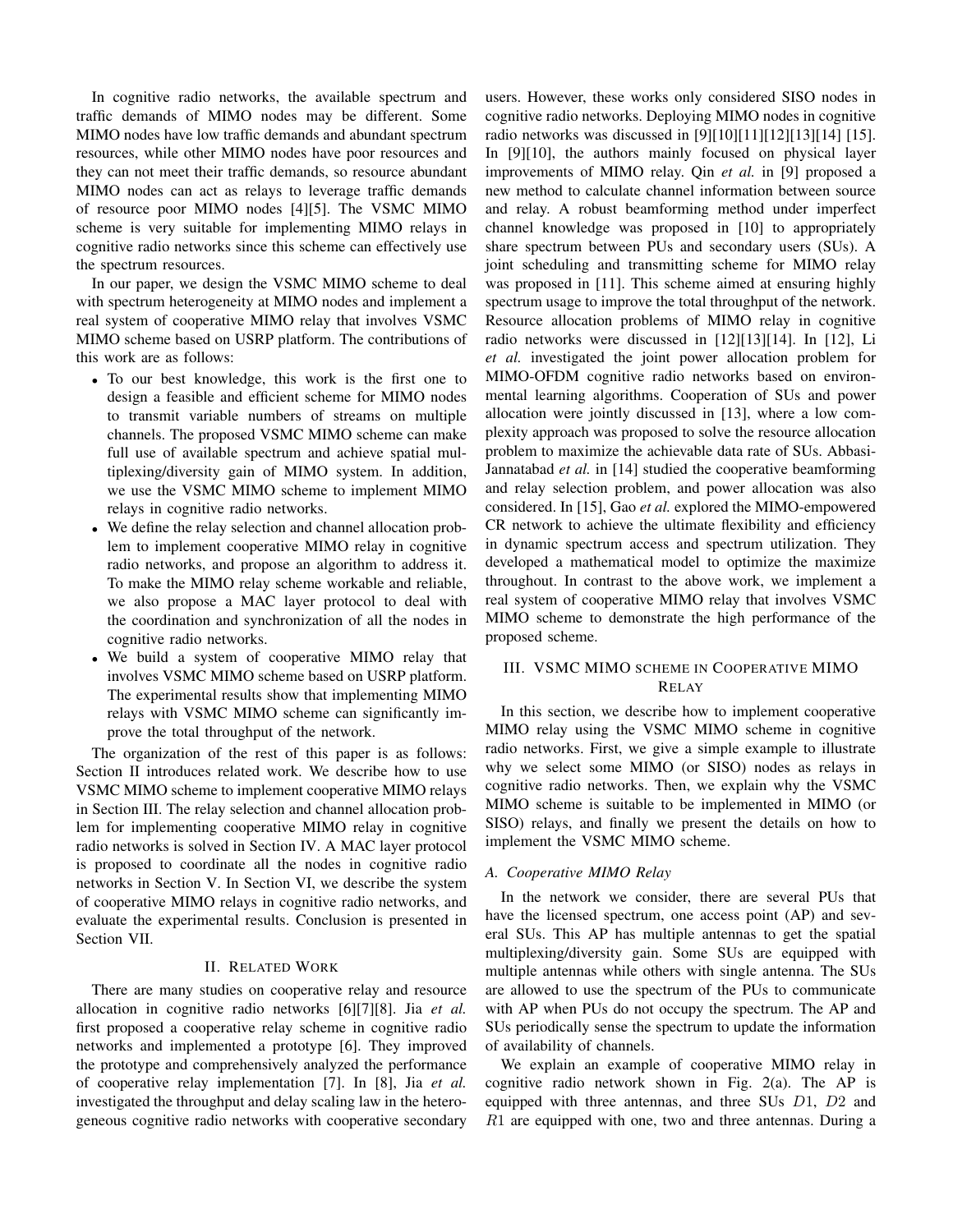

Fig. 2. An example for cooperative MIMO relays in cognitive radio networks

transmission time period, the channel conditions of the four nodes are also shown in Fig. 2(a). Two nodes can communicate with each other if they share common channels. We assume that the data rate of each stream on one channel is 10 Kbps. We also assume that MIMO nodes try to obtain their spatial multiplexing gain to achieve larger throughput. The traffic demands of *D*1, *D*2 and *R*1 are 15 Kbps, 30 Kbps and 0 Kbps respectively. In the traditional approach, AP transmit three streams to *D*1 and *D*2 on their common channel one while no message is sent to *R*1 as shown in Fig. 2(b). However, in that case, the traffic demands of *D*1 and *D*2 are not satisfied. In addition, spectrum resources such as common channel two between AP and *R*1, common channel three between *R*1 and *D*1 and common channel four between *R*1 and *D*2 are not used. Here, *R*1 is a resource abundant node, so we can let *R*1 be a relay for *D*1 and *D*2 to relieve their traffic demands. The process is shown in Fig.  $2(c)(d)$ . We divide the transmission time into two time slots. In time slot one, AP transmits three streams to *D*1 and *D*2 on channel one and three streams to *R*1 on channel two. In time slot two, AP keeps transmitting three streams to *D*1 and *D*2 on channel one, meanwhile, *R*1 decodes the messages sent by AP, forwards one stream to *D*1 on channel three and two streams to *D*2 on channel four. In this case, the otherwise wasted channel two, three, four are well used and the traffic demands of *D*1 and *D*2 can be satisfied. The total throughput of the network increases  $50\%$ , the throughput of *D*1 and *D*2 increases 50% respectively.

#### *B. Utilization of VSMC MIMO scheme*

The VSMC MIMO scheme can be used to implement cooperative MIMO relay in cognitive radio networks. From the above analysis, we conclude that using resource abundant nodes as relays can significantly improve the total throughput of the network. And to implement the MIMO relay, one MIMO node needs to transmit variable numbers of streams on multiple channels to multiple destinations, e.g., the AP in time slot one and *R*1 in time slot two. The VSMC MIMO scheme can effectively solve this problem and can be implemented on the cooperative MIMO relay.

# *C. Fundamental Components of VSMC MIMO scheme*

To implement VSMC MIMO scheme, we have two considerations. First, one radio should transmit or receive signals on multiple (probably discontiguous) channels at the same time. Second, the interferences of several concurrent transmissions should be eliminated.

We adopt the Discontiguous Orthogonal Frequency Division Multiplexing (D-OFDM) scheme [16] to allow a single radio to operate on multiple channels. In D-OFDM scheme, several contiguous orthogonal subcarriers can be combined into a channel, and we can modulate the message onto the corresponding subcarriers to transmit message on multiple channels.

The transmitters and receivers can be viewed as a "virtual MIMO" system on a specific channel, so we can use precoding methods to remove the impact from data streams on the same channel. Most of the pre-coding methods of MIMO system can be used in this VSMC MIMO scheme. Pre-coding methods such as the Space Time Block Code (STBC), the Space Time Trellis Code (STTC) can achieve diversity gain, and the Vertical Bell Laboratories Layered Space-Time (V-BLAST) code can obtain spatial multiplexing gain. In this paper, we use V-BLAST in our scheme to obtain spatial multiplexing gain and achieve high data rate.

We combine the D-OFDM scheme with MIMO techniques to implement VSMC MIMO scheme, and the fundamental components of the VSMC MIMO scheme are as follows.

*1) Baseband Signal Processing:* In the VSMC scheme, receivers should receive signal on some channels while eliminate signal on other channels. To correctly receive and decode signal on multiple channels, we use a low-pass filter to get the desired signal on certain channels in baseband, which can remove noises and interferences from other channels. Assume that the desired baseband signal is on channel one, whose frequency range is  $[f_1, f_2]$ . On the receiver side, the first step is to shift the frequency of the received signal by  $\frac{f_1+f_2}{2}$ . Then, the signal pass the corresponding low-pass filter. After that, the signal are shift back by  $-\frac{f_1+f_2}{2}$ . By doing this, signal in the symmetric frequency [*−f*2, *−f*1] is not kept, and the interferences from other channels are removed.

*2) Preambles on Part of Subcarriers:* The VSMC MIMO scheme needs to transmit and receive packets on part of the subcarriers that are related to the working channels. As a consequence, the preambles for time synchronization and the training sequences for channel estimation should be added individually on the corresponding subcarriers. Based on the preambles added before each packet, we can use correlation algorithm to detect the beginning of each packet. The preambles are also used to calculate the carrier frequency offset. We assume that the channel is quasi-stationary and does not change during the transmission, so the training sequences on the certain subcarriers can be used to estimate the CSI between transmitters and receivers.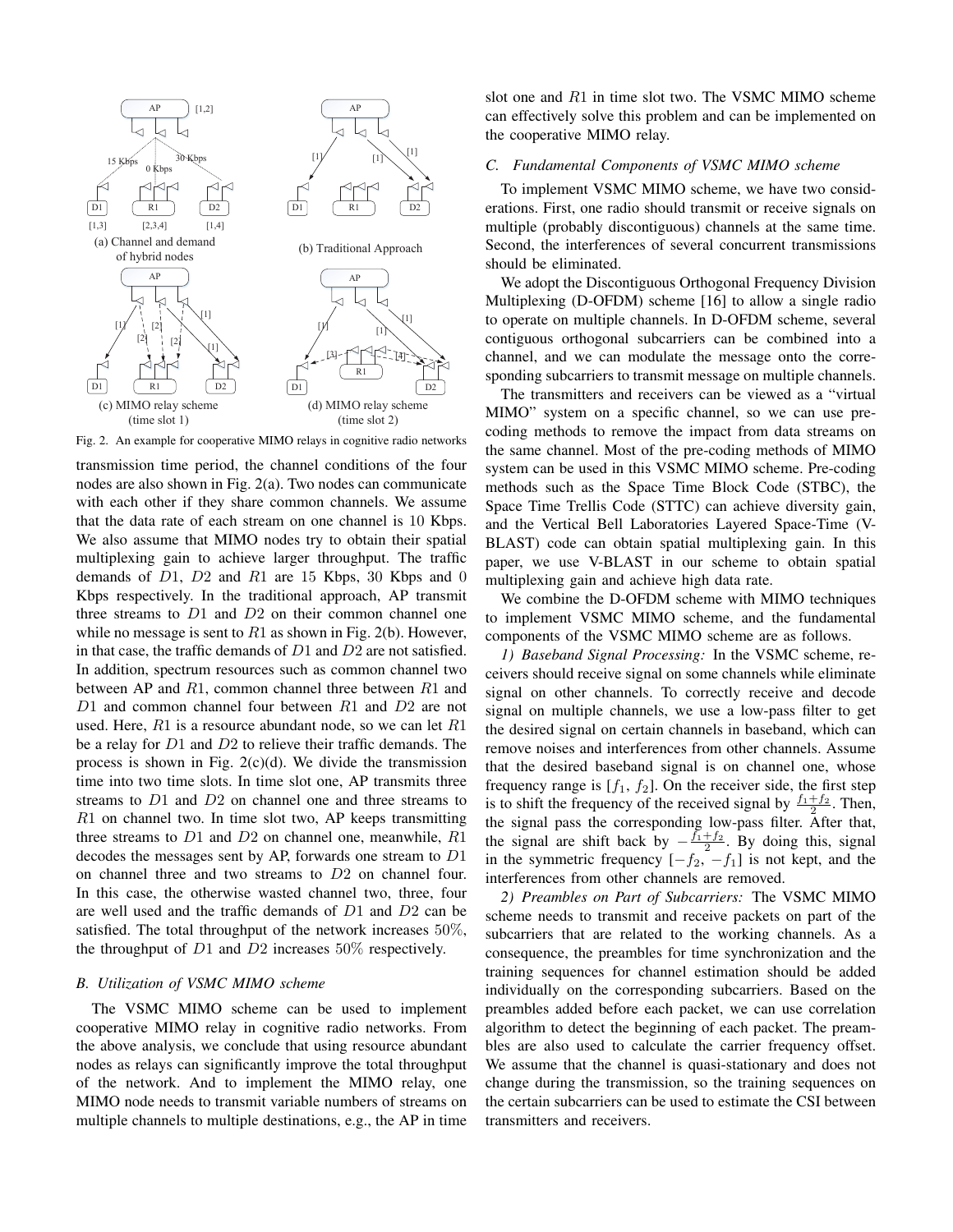*3) Coding Methods in VSMC MIMO scheme:* We use V-BLAST pre-coding method in VSMC MIMO scheme. Other pre-coding methods can also be used to in VSMC MIMO system. There are several decoding algorithms for V-BLAST, such as Zero Forcing (ZF), Minimum Mean Square Error (MMSE), and Maximum Likelihood (ML). In our scheme, we adopt ZF algorithm on the receiver side. ZF algorithm is a low-complexity algorithm which is widely used in wireless system. Under high signal-to-noise-ratio (SNR) and perfect CSI condition, ZF algorithm can effectively achieve the spatial multiplexing gain of MIMO system.

*4) Channel States Information:* In ZF algorithm, the MIMO receivers have to calculate the CSI between transmitters and receivers. The CSI is estimated by the method Linear Least Squares Estimate (LLSE). We have to calculate the CSI based on the training sequences inserted on the corresponding subcarriers. The CSI is the fundamental component of ZF algorithm in V-BLAST pre-coding method.

#### IV. RESOURCE ALLOCATION

In this section, we move on to the network perspective. In practical cognitive radio networks, there are several SUs, that are served by one AP in a certain area. We only consider downlink transmission in our work since the analysis of uplink transmission is similar to downlink. To implement MIMO relays in cognitive radio networks, we need to appropriately allocate the spectrum to nodes and select nodes as relays. We first model the network, then formulate the resource allocation problem and finally propose a heuristic solution to this problem.

#### *A. Network Model*

We consider a cognitive radio network with one AP and *N* SUs [6]. AP is a MIMO node, and SUs consist of both MIMO nodes and SISO nodes.  $V = \{v_0, v_1, \ldots, v_N\}$ represents the  $N + 1$  nodes, where  $v_0$  denotes the AP node, and  $\{v_1, v_2, \ldots, v_N\}$  are SU nodes.  $\mathcal{E} = \{e_{ij}\}_{(N+1)\times(N+1)}$ represents the direct links between nodes, where  $e_{ij} = \{0, 1\}$  $(0 \le i, j \le N)$ .  $e_{ij} = 1$  means there exists a direct link between node  $v_i$  and  $v_j$ , and  $e_{ij} = 0$  otherwise. We assume that the direct link between two nodes is bidirectional and thus symmetrical, that is,  $e_{ij} = e_{ji}$ . We use  $\mathcal{D} = \{d_1, d_2, \dots, d_N\}$ to denote the data demands that SU nodes need to receive from  $v_0$  (AP).

We define the antenna matrix  $A = \{a_0, a_1, \ldots, a_N\}$  ( $a_i \geq$  $1, 0 \leq i \leq N$ ), which represents the number of antennas that each node is equipped with.

We assume that the available frequency range is  $[f_1, f_2]$ , which is channelized into *K* channels with same bandwidth, given channel matrix  $\mathcal{H} = {\{\vec{h}_0, \vec{h}_1, \dots, \vec{h}_N\}}$ , where  $\vec{h}_i$  is a *K*-dimension vector that represents the channel availability at node  $v_i$ . In some areas of the cognitive radio network, parts of the channels are occupied by PUs, so these channels are blocked for secondary transmission. We ignore the heterogeneity of the available channels at each node, and write  $\vec{h}_i$  as  $\vec{h}_i = \{h_i^1, h_i^2, \dots, h_i^K\}$ , where  $h_i^k = \{0, 1\}$   $(1 \leq k \leq K, 0 \leq i \leq N)$ .  $h_i^k = 1$  means that the channel *k* at node  $v_i$  is available, and  $h_i^k = 0$  means unavailable.

#### *B. Problem Formulation*

In this subsection, we formulate the joint channel allocation and relay selection problem. We denote the channel assignment matrix as  $C = {\{\vec{c}_{ij}\}_{(N+1)\times(N+1)}},$  where  $\vec{c}_{ij} = \{c_{ij}^1, c_{ij}^2, \ldots, c_{ij}^K\}$  ( $0 \le i, j \le N$ ) and  $c_{ij}^k = \{0, 1\}$  $(1 \leq k \leq K, 0 \leq i, j \leq N)$ ,  $c_{ij}^k = c_{ji}^k$ ,  $c_{ij}^k = 1$  means that channel  $k$  is assigned to link  $e_{ij}$  for data transmission, and  $c_{ij}^k = 0$  otherwise. Thus, allocating channels to nodes for transmission transforms to properly choosing the value  $c_{ij}^k$  $(0 \le i, j \le N)$ . The constraint of channel assignment can be given:

$$
c_{ij}^k \le h_i^k h_j^k, \ 1 \le i, j \le N, \ \forall k. \tag{1}
$$

Constraint (1) indicates that channel *k* can be assigned to link  $e_{ij}$  for transmission if and only if channel *k* is available at both node  $v_i$  and  $v_j$ .

Since the VSMC MIMO scheme is adopted in our system, a node can transmit or receive multiple data streams on one channel concurrently. We denote the data streaming matrix as  $S = \{\vec{s}_{ij}\}_{(N+1)\times(N+1)}$ , where  $\vec{s}_{ij} = \{s_{ij}^1, s_{ij}^2, \dots, s_{ij}^K\}$  (0  $\leq$  $i, j \leq N$ ) is a *K*-dimension vector, and  $s_{ij}^k$  ( $1 \leq k \leq K$ ,  $0 \leq$  $i, j \leq N$ ) denotes the amount of data streams transmitted on link  $e_{ij}$  on channel k,  $s_{ij}^k = s_{ji}^k$ . We regard the system as a "virtual MIMO" system, so the constraints for  $s_{ij}^k$  ( $0 \le i, j \le j$ *N*) can be given:

$$
\sum_{j=0}^{N} s_{ij}^k \le \min\{a_i, \sum_{j=0}^{N} c_{ij}^k a_j\}, \forall i, \forall k,
$$
\n(2)

$$
\sum_{i=0}^{N} s_{ij}^k \le \min\{a_j, \sum_{i=0}^{N} c_{ij}^k a_i\}, \forall j, \forall k.
$$
 (3)

Constraint (2) (3) indicate that the amount of streams can not exceed the minimum number of antennas of the transmitters and receivers.

We need to properly schedule the concurrent transmissions and choose the relay nodes in the network to maximize the total throughput. Therefore, we define a relay matrix  $\mathcal{R} =$  ${r_{ij}}_{N \times N}$ , where  $r_{ij} = {0,1}$  (1  $\leq i, j \leq N$ ) represents whether node  $v_i$  help node  $v_j$  relay data transmission or not;  $r_{ij} = 1$  means node  $v_i$  works as a relay node for node  $v_j$ , and  $r_{ij} = 0$  otherwise. We assume that one node can be a relay to several nodes and one node can have several relays. Assume this system is half duplex, i.e., the transmission between two nodes is unidirectional at any time. We have the following constraints for relays.

1) channel availability: the relay link can exist if and only if there exist assigned available channels between two nodes, i.e.,

$$
r_{ij} \le \max\{c_{ij}^1, c_{ij}^2, \dots, c_{ij}^K\}, \ 1 \le i, j \le N. \tag{4}
$$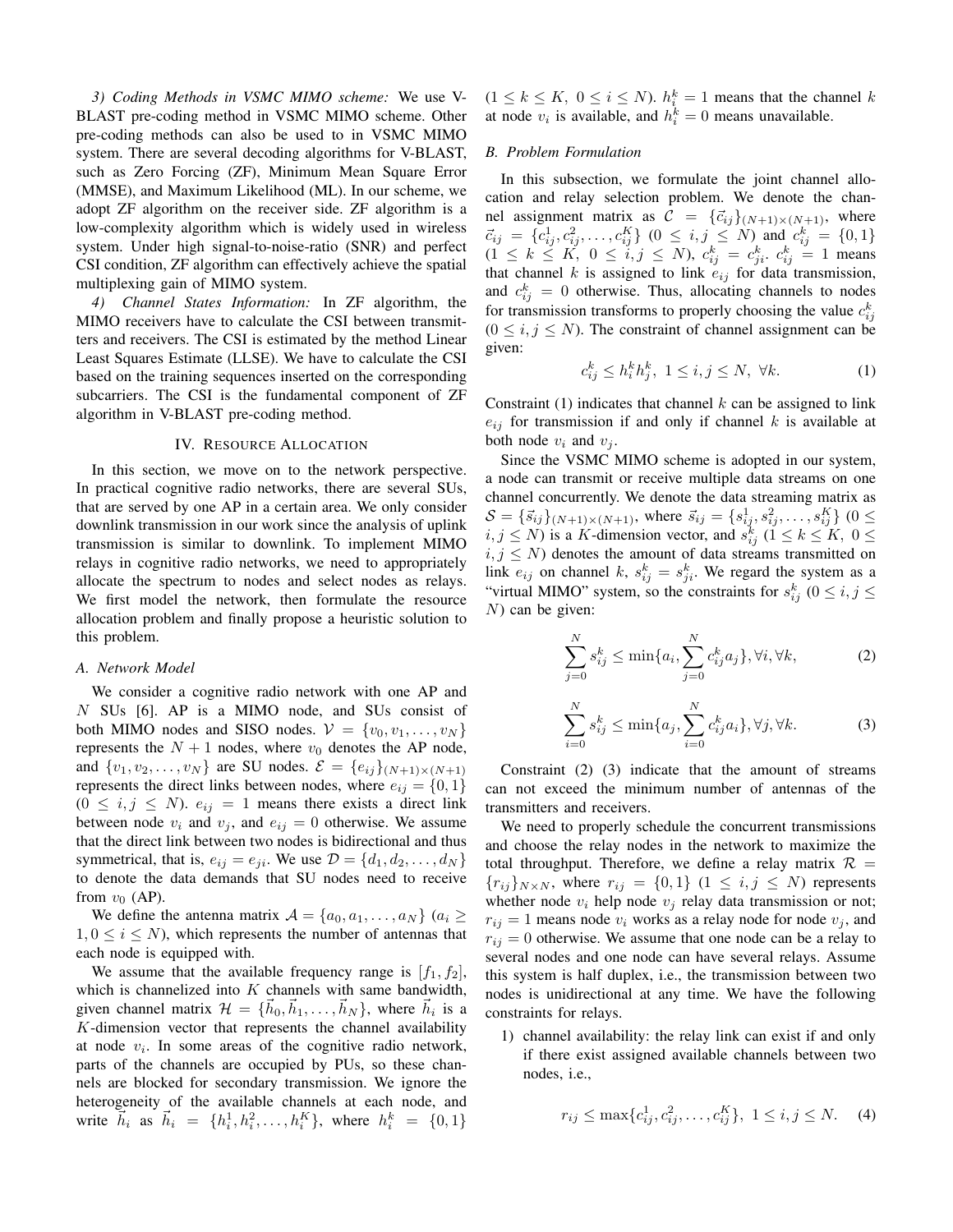2) half duplex: if a node is relayed by other nodes, it cannot be a relay, i.e.,

$$
r_{ij} \sum_{j'=1}^{N} r_{j'i} = 0, \ 1 \le i, j, j' \le N. \tag{5}
$$

We denote the data transmission rate matrix as  $\Phi =$  $\{\vec{\phi}_{ij}\}_{(N+1)\times(N+1)}$ , where  $\vec{\phi}_{ij} = \{\phi_{ij}^1, \phi_{ij}^2, \dots, \phi_{ij}^K\}$  (0  $\leq$  $i, j \leq N$ ), and  $\phi_{ij}^k$  ( $1 \leq k \leq K$ ,  $0 \leq i, j \leq N$ ) denotes the data transmission rate of link  $e_{ij}$  on channel  $k$ . We partition time into time frames with fixed length ∆*t*. Since there can be two kinds of transmission in the network: one is direct transmission, and the other is relay transmission. In the relay transmission process, node  $v_0$  first transmits data to relay  $v_i$  in the first half of time in one frame, and then relay  $v_i$ retransmits the message to end user  $v_j$  in the next half of the frame. Assume that for any transmission link  $e_{ij}$  in any given time period, the transmission rate  $\xi$  is constant on any data stream. Thus, given a link  $e_{ij}$  and its stream vector  $\vec{s}_{ij}$ , its data transmission rate for link *eij* can be expressed as

$$
\phi_{ij} = \sum_{k=1}^{K} \phi_{ij}^k = \sum_{k=1}^{K} \xi s_{ij}^k.
$$
 (6)

Given the transmission rate and transmission time, we can calculate the throughput for SU nodes as  $\Gamma = {\gamma_1, \gamma_2, \ldots, \gamma_N}$ . We observe that, if node  $v_i$  receives data from  $v_0$  (AP) on channel *k* directly, the average throughput of link  $e_{0i}$  on channel *k* is

$$
\gamma_{0i}^k = \frac{\phi_{0i}^k \Delta t}{\Delta t} = \phi_{0i}^k.
$$
\n(7)

However, if node  $v_i$  acts as a relay, it receives data from  $v_0$ on channel *k*, and forwards the data to node  $v_j$  on channel  $k'$ , then the average throughput of link  $e_{0i}$  on channel  $k$  reduces to

$$
\gamma_{0i}^k = \frac{\phi_{0i}^k \Delta t}{2\Delta t} = \frac{1}{2} \phi_{0i}^k,\tag{8}
$$

and the average throughput of link  $e_{ij}$  on channel  $k'$  is the same if the capacity of link  $e_{ij}$  is large enough, namely  $\gamma_{ij}^{k'} =$  $\frac{1}{2}\phi_{0i}^k$ , since  $v_i$  only receives  $\frac{1}{2}\phi_{0i}^k \Delta t$  message from  $v_0$ .

Next we analyze the average throughput of nodes in the network. We can divide the nodes into three categories: directreceiving nodes, relay nodes and relay-assisted nodes. We calculate throughputs of these three kinds of nodes individually as follow:

1) direct-receiving node: if all transmissions of node *v<sup>i</sup>* are direct transmission and no relays are involved, i.e.,  $\sum_{j=1}^{N} r_{ij} = 0$  and  $\sum_{j=1}^{N} r_{ji} = 0$ , the throughput of node  $v_i$  ( $1 \le i \le N$ ) is

$$
\gamma_i|_d = \min\left(\sum_{k=1}^K \xi s_{0i}^k, d_i\right),\tag{9}
$$

2) relay node: if node  $v_i$  acts as a relay, the throughput of own data of node  $v_i$  ( $1 \le i \le N$ ) is

$$
\gamma_i|_{r} = \min\left(\sum_{k=1}^{K} \frac{1}{2} \xi s_{0i}^k, d_i\right),\tag{10}
$$

3) relay-assisted node: if node *v<sup>i</sup>* receives data from node *v*<sup>0</sup> with the help of relay node  $v_j$  ( $1 \le j \le N$ ), i.e.,  $r_{ji} = 1$ , the throughput of node  $v_i$  ( $1 \le i \le N$ ) is:

$$
\gamma_i|_h = \min\left(\sum_{k=1}^K \phi_{0i}^k + \sum_{j=1}^N r_{ji}\right)
$$

$$
\min\left(\sum_{k=1}^K \frac{1}{2} \phi_{ji}^k, \sum_{k=1}^K \frac{1}{2} \phi_{0j}^k - \gamma_j|_r\right), d_i\right).
$$
(11)

Under a certain relay relationship *R* and channel selection *C*, the throughput of node  $v_i$  ( $1 \le i \le N$ ) can be written as

$$
\gamma_i = (1 - R)(1 - R_a)\gamma_i|_d + R\gamma_i|_r + R_a\gamma_i|_h,\qquad(12)
$$

where

$$
R = \begin{cases} 1, & \text{if } \sum_{j=1}^{N} r_{ij} \ge 1. \\ 0, & \text{otherwise.} \end{cases}
$$
 (13)

$$
R_a = \begin{cases} 1, & \text{if } \sum_{j=1}^{N} r_{ji} \ge 1. \\ 0, & \text{otherwise.} \end{cases}
$$
 (14)

Then the optimization problem is, given demands of each node *D*, to find a feasible relay selection and channel allocation strategy  $\{R, C\}$  such that the total throughput of the system is maximized. This problem can be expressed as

$$
\max_{\{D,R,C\}} \sum_{i=1}^{N} \gamma_i,
$$
\n
$$
s.t. (1)(2)(3)(4)(5).
$$
\n(15)

#### *C. Heuristic Solution for Resource Allocation*

The optimization problem (15) is complex, and it is difficult to obtain the close-form solution. Thus, we propose a heuristic solution in centralized manner to solve this problem. First, we propose the following proposition.

*Proposition 1 (Node selfishness):* Assume that all users (nodes) are individual rational, and if the traffic demand of a node is not satisfied, it will not act as a relay for other nodes. It is easy to understand and we omit the proof here.

(I) *Direct transmission:* We need to obtain achievable data rates of nodes and compare achievable data rates with their traffic demands. Therefore, we try to achieve the maximum throughput of the network without relay transmission, the optimization problem (15) can be simplified to

$$
\max_{\{\mathcal{D},\mathcal{H}\}} \sum_{i=1}^{N} \min \left( \sum_{k=1}^{K} \xi s_{0i}^{k}, d_{i} \right),
$$
\n(16)  
\n*s.t.* (1)(2)(3).

The joint channel selection and channel assignment problem for direct transmission is similar to that of [6]. And this problem can be transformed to a max flow problem.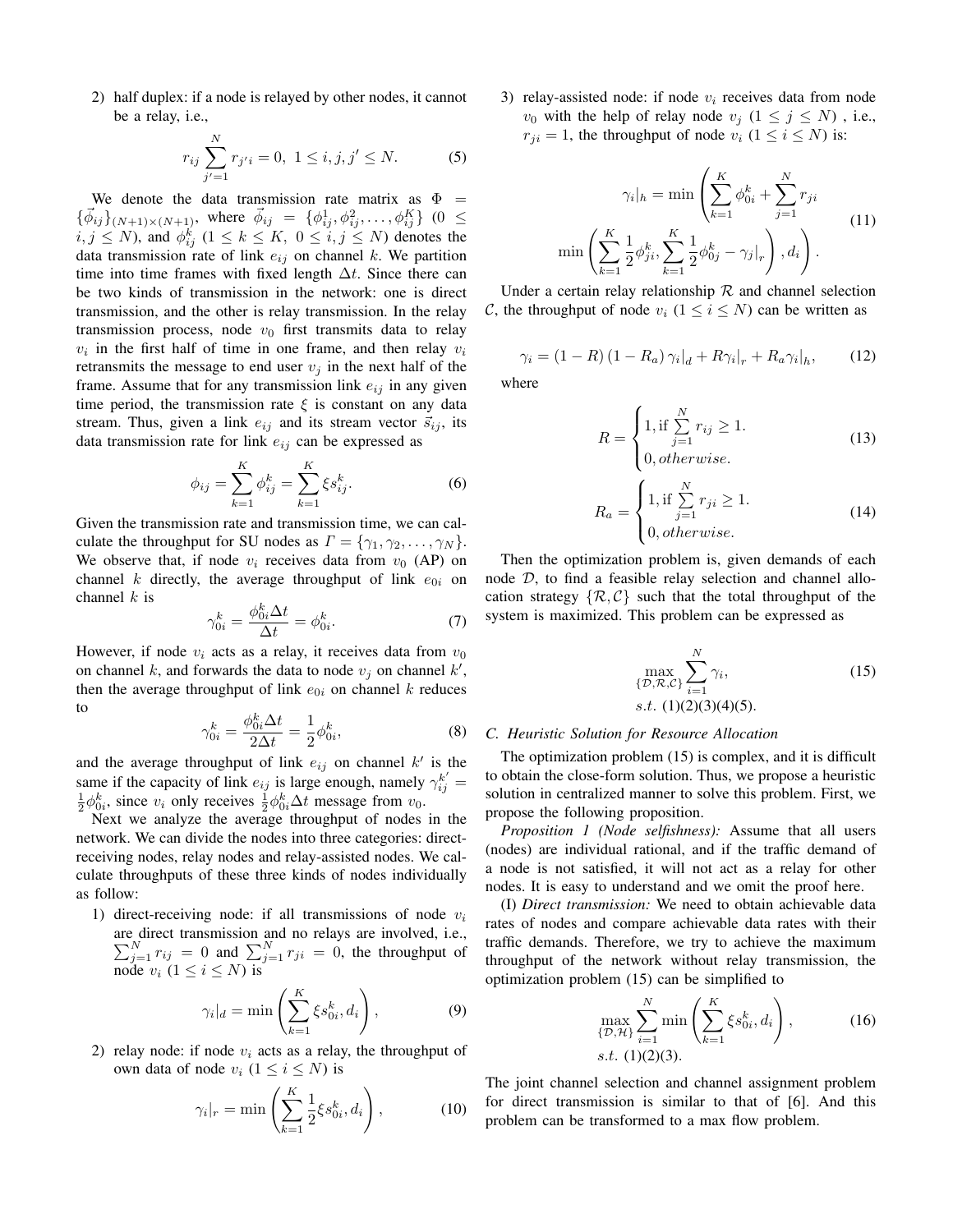Given  $D$  and  $H$ , we can draw a graph  $G_1$  representing the direct transmission procedures. We regard the AP as the source node. Each channel is denoted by a channel node  $k$  ( $1 \leq k \leq$ *K*). If channel *k* is available at AP, the channel node *k* is connected to source node with the weight *a*0*ξ*. Every SU is represented by a user node. If channel *k* is available at node  $v_j$ , the corresponding node is connected to channel node  $k$ with weight  $a_j \xi$ . All the SUs are connected to a sink node *X*1, and the weight of each link is the corresponding user demand in  $\mathcal{D} = \{d_1, d_2, \dots, d_N\}$ . After that, the optimization problem (16) is transformed to a max-flow problem, and we can use Hungarian Algorithm to solve the channel assignment problem in polynomial time.

After solving the max-flow problem, we mark  $c_{0j}^k = 1$  and let  $s_{0j}^k$  equal to the weight of the path divided by  $\xi$  if the path between channel node  $k$  and user node  $v_j$  is chosen, otherwise  $c_{0j}^k = s_{0j}^k = 0$ . Thus, we have the results of channel assignment and data stream assignment between the AP and the user nodes. Next, we can know whether user node  $v_i$  is self-sufficient or not, based on whether its data demand *d<sup>i</sup>* is less than or equal to the direct transmission throughput  $\gamma_i|_{TH}$ or not, where  $\gamma_i|_{TH} = \sum_{k=1}^K \xi s_{0i}^k$ . If  $d_i < \gamma_i|_{TH}$ , the node  $v_i$ can fulfill its data demand with excessive ability to transmit data, so it is a potential relay of other nodes and we add it to set *Y*; otherwise, if  $d_i > \gamma_i|_{TH}$ , the node cannot support itself and needs help from relay(s), then we add it to set *Z*. Thus we can get two sets of nodes, and the next step is to match the nodes in these two sets.

(II) *Relay selection:* In this step, we find a match *M* that maximize the overall throughput of the network. That is, for each node in  $Z$ , we find its matching node(s) in  $Y$  to serve as relay(s), and allocate the corresponding channel(s), so that (15) can be solved.

This is a complex matching problem. First, for each node in *Y*, we calculate its relay potential  $P = \{p_i | v_i \in Y\}$ , where  $p_i = \frac{1}{2} \left( \sum_{k=1}^K \xi s_{0i}^k \right) - d_i$ . If  $p_i \leq 0$ ,  $v_i$  is removed from *Y*, and for each node in *Z*, we calculate its data gap  $G =$  ${g_j | v_j \in Z}$ , where  $g_j = d_j - \sum_{k=1}^K \xi s_{0j}^k$ .

Once  $P$  and  $G$  are obtained, we can create graph  $G_2$ . We first set a source node *S*. Each node  $v_i$  in set *Y* is denoted by node  $R_i$  in  $G_2$ . There are links between  $S$  and every  $R_i$ , and the weight of each link is  $p_i$ . Channel  $k$  that satisfies  $c_{0i}^k = 0$  is denoted by a channel node  $C_k$ , channels that do not satisfy it are not included in graph  $G_2$  since those channels are occupied by the direct communication with AP. Each node  $v_j$  in set *Z* is represented by a destination node  $D_j$ . If channel  $k$  is available at node  $v_i$ , there is a link between  $R_i$  and  $C_k$ with the weight  $\frac{1}{2}a_i\xi$ . If channel *k* is available at node  $v_j$ , there is a link between  $D_j$  and  $C_k$  with the weight  $\frac{1}{2}a_j \xi$ . All  $D_j$  connect to sink node  $X_2$  with their corresponding weight  $g_j$ . Thus, this problem is also a max-flow problem, and we can solve it using Hungarian Algorithm, or other greedy algorithm in polynomial time.

After solving the second max-flow problem, we mark  $r_{ij}$  = 1 if the path between node  $v_i$  and user node  $v_j$  is chosen,



otherwise  $r_{ij} = 0$ . Thus, we obtained the relay assignment  $\mathcal{R}$ . With the results of these two steps, we can get the complete channel assignment *C* and data stream assignment *S*, so the whole relay selection and resource allocation are completed.

#### V. MAC LAYER DESIGN

The analysis in previous sections demonstrates that using VSMC MIMO scheme to implement cooperative MIMO relay in cognitive radio networks can significantly improve the total throughput of the network. However, implementing cooperative MIMO relay needs good organization and coordination of all the nodes in the network. To make cooperative MIMO relay scheme workable and reliable, we propose a MAC layer protocol to coordinate all the nodes in the network.

We assume that the whole network is in global synchronization [6]. The transmission process is based on frames, and the length of the frame is fixed and properly set to avoid intolerant disturbance to the PUs. The frame structure is depicted in Fig. 3. Each frame is composed of two parts: control part and transmission part. The control part is for sharing control message, and the transmission part is for transmitting message. We assume that there is a common channel among all the nodes in the network, and nodes share information on this common channel during the time period of control part. Then during the time period of the transmission part, nodes turn to their assigned channels to transmit message.

In our scheme, AP acts as a central controller. In the control part, first, the AP broadcasts a header to all the nodes in the network to synchronize all the nodes. Then, nodes gather the information of their traffic demands and available channels and send the information to AP in order. Next, AP uses the gathered information to run the relay selection and channel allocation algorithm. The result of resource allocation is broadcast on the common channel to all nodes. After that, nodes transmit training sequences on their assigned channels to AP and then relay-assisted nodes transmit training sequences to their relay nodes, thus AP and relay nodes can calculate the corresponding CSI since some pre-coding methods of MIMO technology need information of CSI on the transmitter side.

In the transmission part, nodes start to communicate with each other based on the resource allocation decision made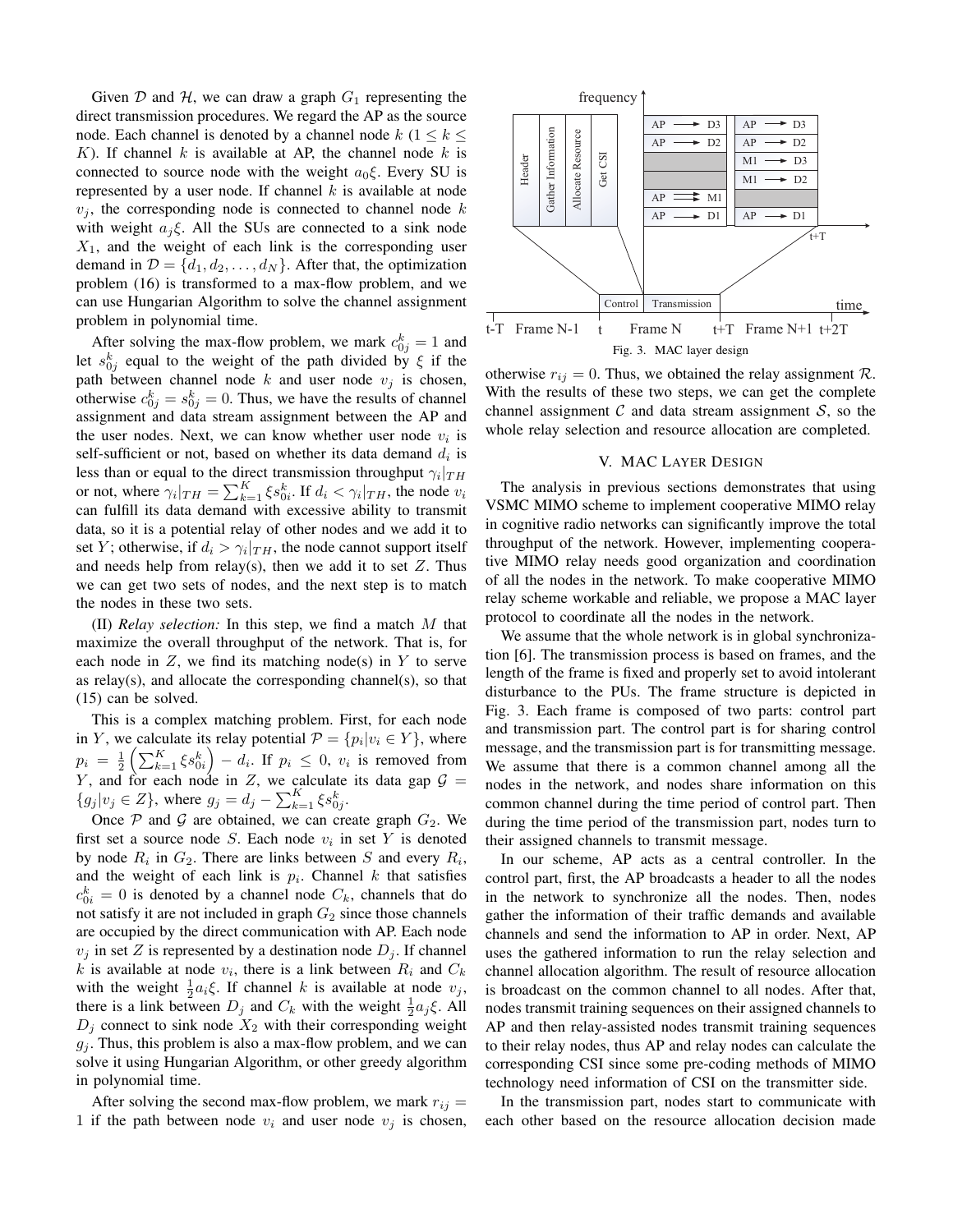

by AP. If a node directly communicate with AP, it receives message from AP on the assigned channels during the transmission part, e.g. *D*1 in Fig. 3. If a node is selected as a relay, e.g. *M*1, first, it receives message from AP during the first half of time in transmission part, then retransmits message to its destinations, e.g. *D*2 and *D*3, in the next half of time in transmission part. Nodes such as *D*2 and *D*3 receive message from AP during the first half of time in transmission part and then receive message from AP and their relays in the second half of time in transmission part. There is a small time interval between these two transmission parts, which is important for relay nodes to switch work mode, decode and precode messages, and synchronize with other nodes.

# VI. TESTBED DESCRIPTION AND EXPERIMENTAL RESULTS

In this section, we first describe the system of cooperative MIMO relay in cognitive radio networks. Then, we present the experiments and evaluate the experimental results.

#### *A. Testbed Description*

We implement the system of cooperative MIMO relay that involves VSMC MIMO scheme in cognitive radio networks based on USRP and LabVIEW. We implement VSMC MIMO scheme based on the existing codes of MIMO technology introduced in [17]. Our system includes a secondary MIMO AP and several secondary SISO and MIMO end users. Each node consists of one or multiple USRPs. The nodes are connected to a general purpose computer through a Gigabit Ethernet Switch. The VSMC MIMO scheme, resource allocation algorithm and MAC function are implemented in software.

We use the NI USRP 2920, which is designed to operate in the 2*.*4 GHz or 5 GHz frequency range. The channel bandwidth can reach up to 20 MHz, and the maximum gain for transmission is 30 dB. We main process the baseband signal at the NI USRP joint with LabVIEW platform. We use MIMO cables to connect two USRPs as a pair to ensure that they share the same operating frequency. An external clock provides a 10 MHz clock and Pulse Per Second (PPS) signal (0-5 V, 1 Hz square-wave) to all the pairs to synchronize all the nodes of the testbed. We use a computer equipped with dual-core 3*.*20 GHz processors and 4 GB of memory to control USRPs.

We implement the system setup in LabVIEW on the PCs. LabVIEW is a graphical programming language that is used



to quickly develop systems by controlling hardware with blocks of LabVIEW code called virtual instruments [18]. The processes of transmitting and receiving are shown in Fig. 4. and Fig. 5.

On the transmitter side, each packet is sent through one stream on a specific channel. For a certain channel, we generate the streams using V-BLAST pre-coding method. For each stream, pilot subcarriers are first inserted to help exactly calculate the CSI of the transmitting stream to remove residual perturbation of the signals on the receiver side. Next, training sequences are inserted into multiple packets on corresponding subcarriers. Training sequences for multiple packets are different. Null subcarriers are inserted to guarantee the guard bands between channels. After doing Inverse Fast Fourier Transform (IFFT) and adding cyclic prefix (CP), the preambles for symbol synchronization are added. The symbols then pass a pulse shaping filter and are sent by USRPs.

On the receiver side, receivers open or close switch to get the signals on the desired channels. For each channel, receivers process the corresponding streams. For each stream, the signals first pass a matched filter, then the central frequencies of the expected signals on the channel are shifted to zero. Next, the signals are filtered by the corresponding low-pass filter, and shifted back to the original frequencies. We employ the low-pass filter because its performance is better than that of the band-pass filter or the high-pass filter in LabVIEW. Next, we do the correlation for symbol synchronization, remove CP, and do the Fast Fourier Transform (FFT). After that, we calculate the CSI of all the streams on the channel. With the CSI, we use decode method ZF to get the original signals. After demodulation, we can get the message sent by transmitters.

Some of the modules such as symbols modulation and demodulation in transmitter and receiver chain are implemented natively in LabVIEW, other modules such as correlation for time synchronization and channel estimation are implemented in MATLAB and ported over to LabVIEW using embedded MathScript blocks [18].

There are many latencies in the platform of NI USRPs and LabVIEW, which hamper the performance of the system. For example, the time spent on running MathScript functions is highly relied on the performance of the connected computers. In addition, there is a hardware constraint that USRPs require a continuous stream of data for transmission or else an underflow occurs at the transmitter. We need to pad zeros between packets to guarantee multiple packet transmission,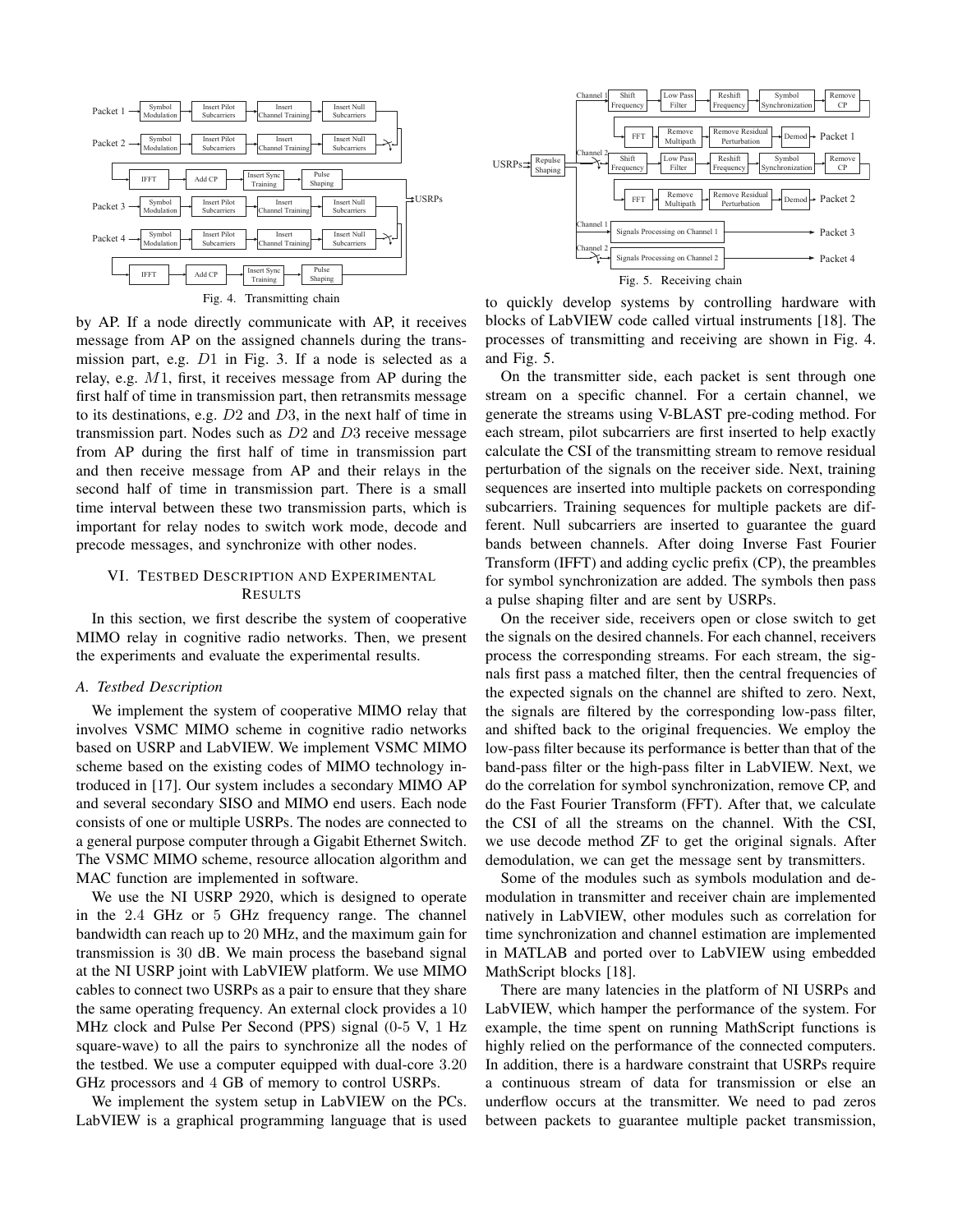

which lowers the sampling rate of packet transmission. The latencies and constraint have been discussed in [17] , We have taken consideration of these latencies and constraint in the experiments.

In the experiments, we compare the results of the cooperative MIMO relay scheme and the traditional approach (TA) without MIMO relay. In the experiments, the I/Q rate is 400 K/second, the carrier frequency is 915 MHz, and pulse shaping samples per symbol is 8. Each channel is composed of 20 subcarriers, in which 2 subcarriers are used for pilot subcarriers to better calculate the CSI. We set 12 guard subcarriers between two adjacent channels. Each stream can support about 10 Kbps data rate. The actual transmission date varies due to the condition of channels. The data rate is not very large due to the fact that the signals are processed on computers, but the scheme can support larger data rate. Each packet is composed of 2880 bits. Each run transmission 20 packets in downlink. We repeat the downlink transmission for 100 times. We get the throughput of the system in cooperative MIMO relay scheme and traditional approach.

#### *B. Experiments of Two End Users*

First, we design two setups of two end users in a cognitive radio network. The topology of the first setup is shown in Fig. 6(a). In this setup, the AP and node *R* have two antennas, the other receiver *D* has only one antenna. The numbers on the dashed lines indicate the numbers of common available



channels between two nodes. The traffic demands for *D* and *R* are about 25 Kbps and 10 Kbps respectively. In the traditional approach, receiver *R* could meet its traffic demand but waste large parts of its available spectrum. Receiver *D*, however, could not meet its traffic demand. In the MIMO relay scheme, according to the resource allocation algorithm, relay *R* can receive four streams on the two available channels during the first time slot and retransmit packets to *D* in the next time slot, which can improve the throughput of *D* and the system. The MIMO relay transmission process is described in Fig. 6(b). The solid arrows denote the numbers of transmission channels without MIMO relay and the dotted arrows denote the added working channels in MIMO relay scheme. The gain of the throughput of the system can achieve 50% in theory by adopting a MIMO relay.

In the next setup shown in Fig.  $6(c)$ , the numbers of common available channels between AP and *R*, *R* and *D* have changed. Other parameters are the same as that of the first setup. According to our resource allocation algorithm, relay *R* receives five streams during the first time slot, then forwards three streams to *D* in the next time slot. Node *D* receives message from AP during all the transmission time. The MIMO relay transmission is shown in Fig. 6(d). The gain of the throughput of the system can achieve 75% in theory because this one employs more spectrum resources.

The experimental results of two secondary end users are shown in Fig. 7. In the first setup, the average throughput of the system increases 34*.*74%, compared to the traditional approach without MIMO relays. In the second setup, the average gain of the total throughput of the system achieves 55*.*02%.

## *C. Experiment of Three End Users*

We consider the scenario of three end users in the cognitive radio network. The topology of three end users is shown in Fig.